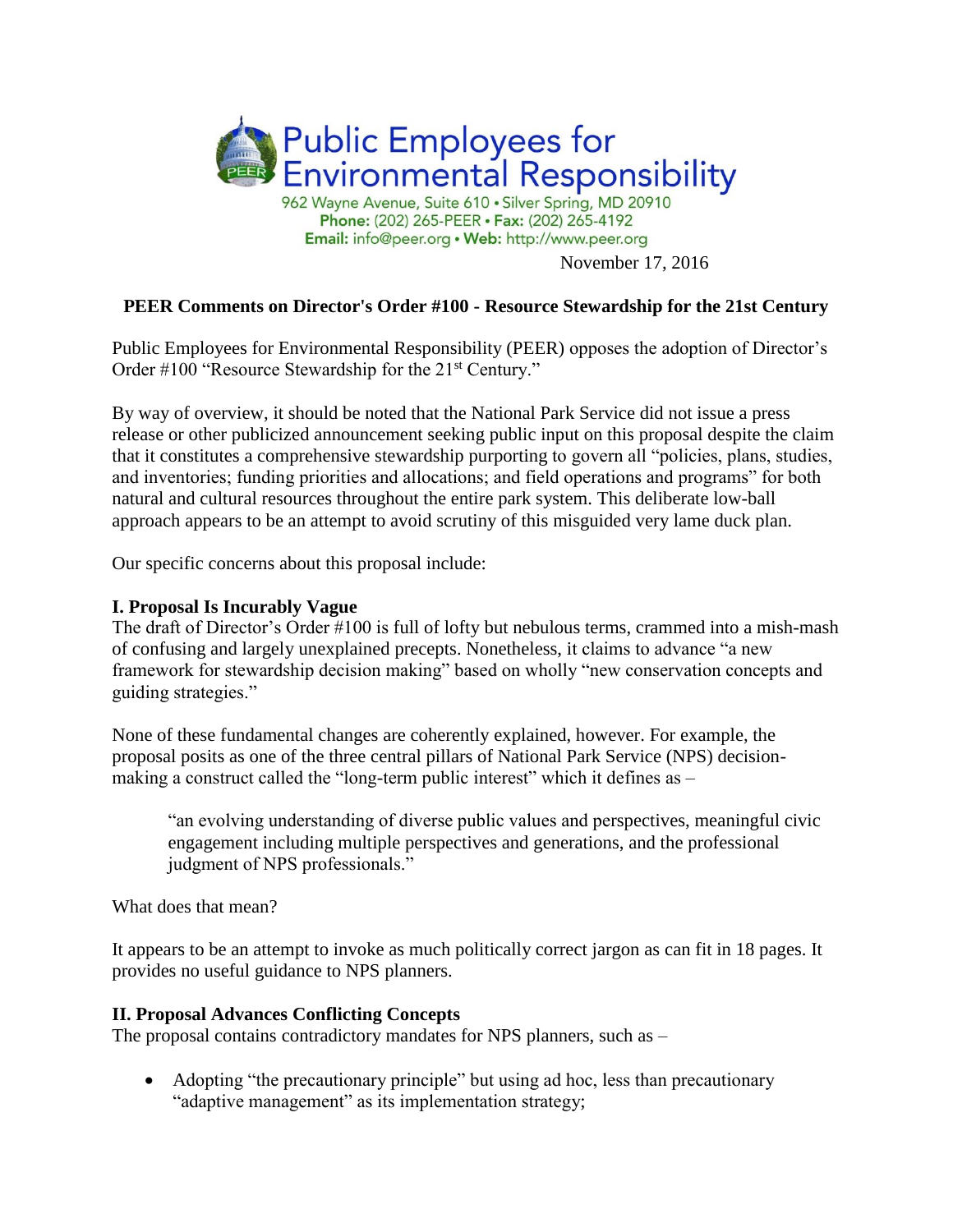- Vowing to "preserve and restore ecological, historical and cultural integrity" while doing so "in a context of continuous change that we do not fully understand." In this case the conflicting ideas are couched so as to defy explanation; and
- Pledging "accurate fidelity to the law" (whatever "accurate fidelity" means) while allowing departures in the "long-term public interest" as determined by NPS managers.

In short, this proposal is a jumble of clashing ideas lacking any coherence.

**III. Proposal Mandates Ill-Conceived Injection of Indigenous Lore into Scientific Reviews** In several of its provisions, the proposed DO states that resource management must be based on "rigorous" science-based decision-making. It also would promote "scientific literacy" among all NPS superintendents.

At the same time, the proposed DO mandates reliance upon indigenous lore in decision-making. It would enshrine deference to "traditional ecological knowledge" (or TEK) from NPS planners yet does not explain how this would be done. For example –

- What happens in the event of a conflict between findings of peer-reviewed science and TEK?
- Who referees a conflict between differing tribal lore about the same resources?
- Since most TEK is unwritten and based on oral traditions, are NPS employees charged with reducing it to writing? If not, how is the agency supposed to act on unwritten guidance?
- Much of TEK is rooted in non-linear causality of tribal spiritual beliefs. How are NPS employees supposed to act on TEK without adopting the world-view that is the basis of this knowledge?
- TEK advocates describe it as a "different way of knowing." Who then teaches TEK and the distinct epistemology that goes with it to NPS managers?

In short, this attempted shot-gun marriage of Western science to native traditions is poorly thought-out and fraught with unresolved practical difficulties.

## **IV. Proposal Detracts from Neglected Park Planning**

It is more than ironic that this proposed DO addresses resource planning, yet it makes no mention of statutorily required resource planning that NPS has utterly neglected in recent years. Despite a nearly forty-year statutory requirement that every unit of the National Park System have a current general management plan, a majority of major parks do not. As a result, most parks lack overall guidance on budgetary priorities, visitor safety or wildlife protections.

By law since 1978 under the National Parks and Recreation Act, every national park unit is required to have a current general management plan; each plan has a lifespan of up to 20 years.